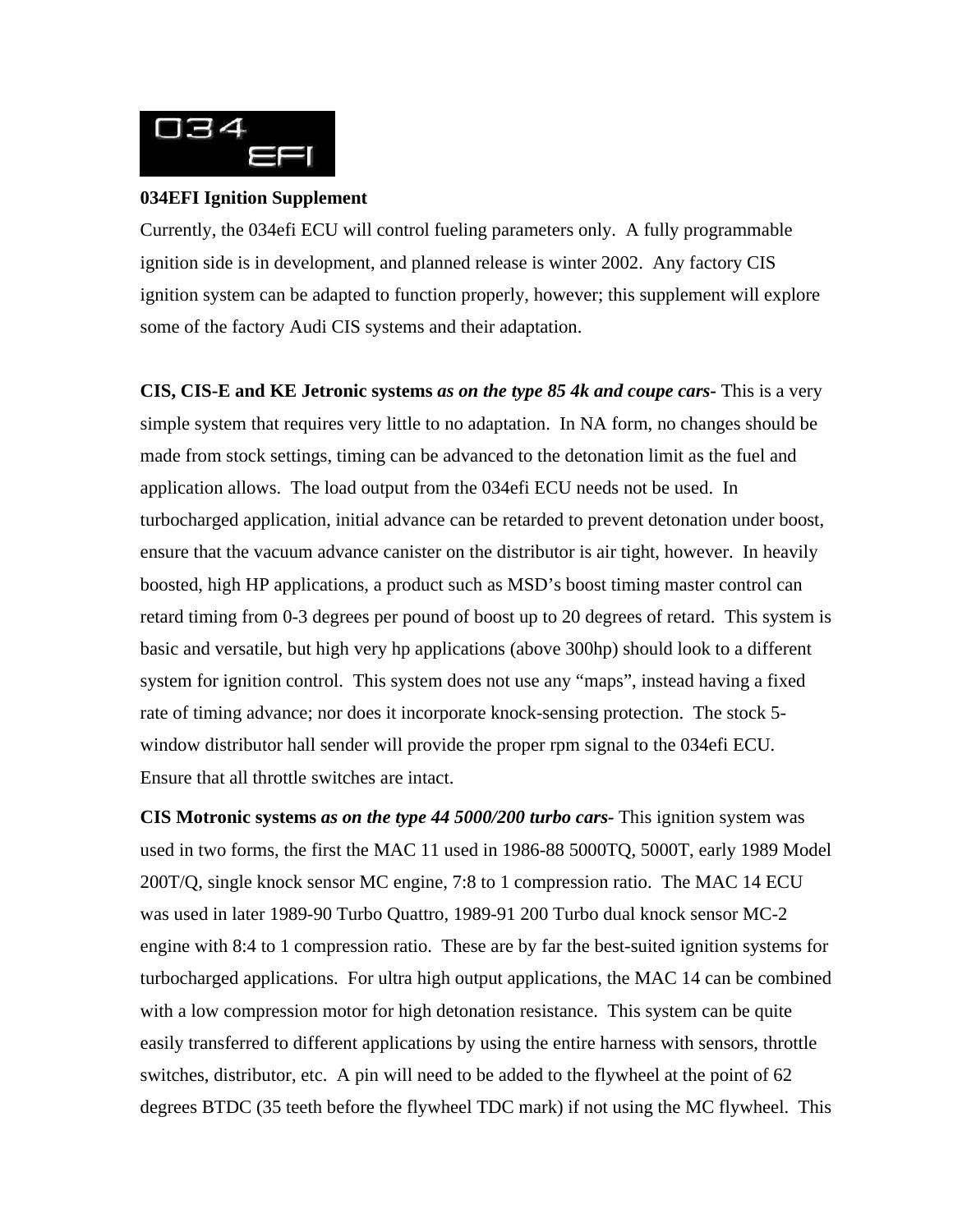system is also manifold vacuum referenced for an accurate load measure, and has special maps that compensate for boost, temperature, idle, WOT, and varying conditions. Using this system, 5 pins will need to be added to the cam gear with a hall sender for the proper rpm signal to the 034efi ECU. ISV function will be maintained using this system, as is full ignition fault code output.



*MC timing map based on load*

**CIS-III systems** *as on the 80/90/100 cars-* This is the most advanced of the 10v CIS NA ignition systems, and was provided on the 80/90/100 series NG/NF 2.3l cars. This system uses a "mapped" ignition, where, based on load, temperature and altitude will choose a timing map most ideal for the conditions. This system would be most preferable for a high performance NA car, since the timing maps are optimized for a high compression NA motor. This system also incorporates the safety of knock sensing. Using this system in boosted applications will take careful matching and tuning of the system to prevent detonation, as its timing maps are quite advanced. Using race gas, the advanced nature of the maps will not be as much of a concern as they are in street applications. The load output of the 034efi ECU will be input to the stock ignition ECU, via the center pin of the potentiometer plug, formerly taking its place on the side of the airflow plate. Using this load output, the ignition system will vary timing advance based on the engine load. Initial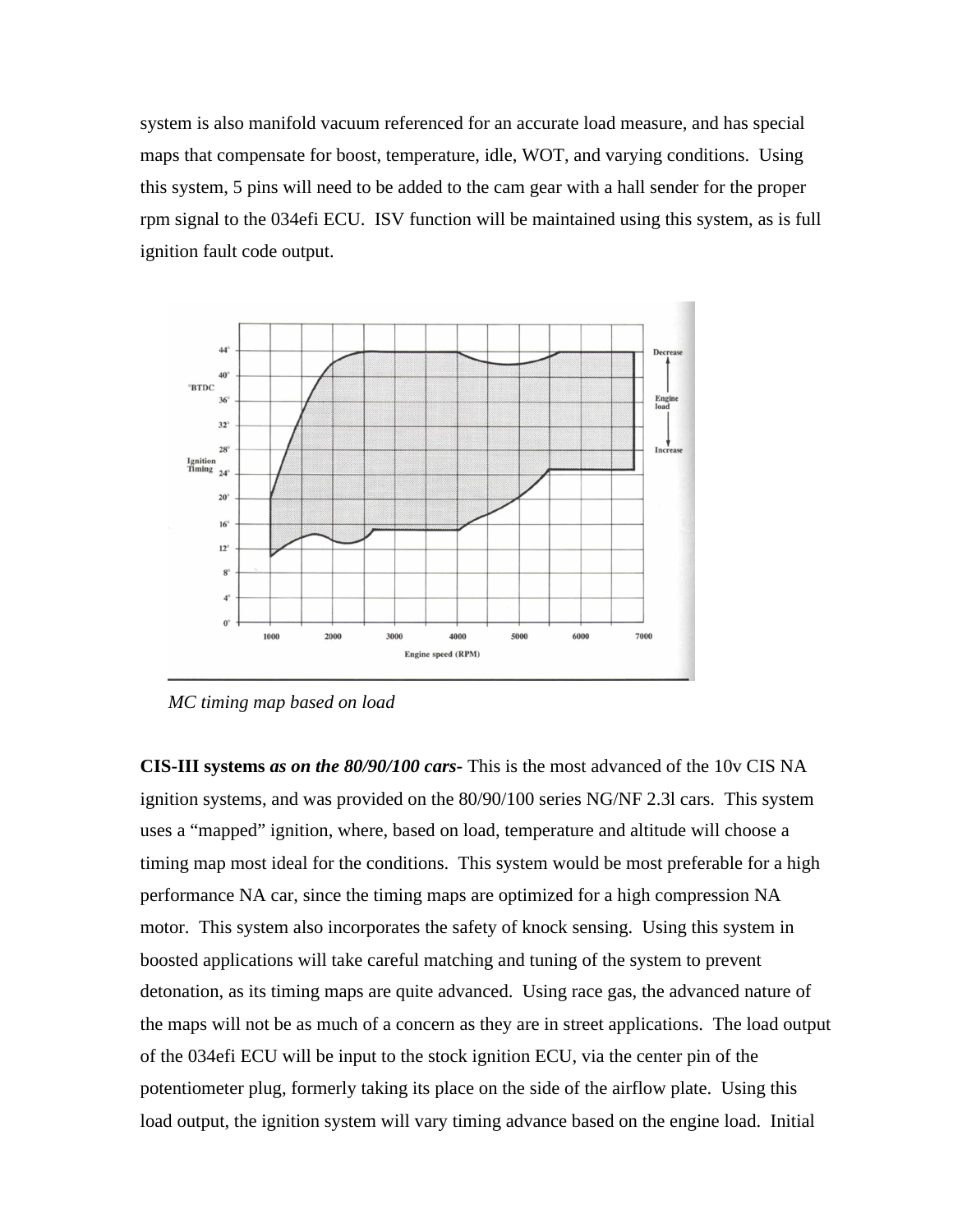advance, which is set to 15 degrees BTDC stock, will most likely have to be lowered to the 6-10 degree range to prevent excessive detonation.



*CIS-III ignition maps are based on load. When water temperature is above 149 F., the system will automatically switch to the Premium Fuel Map, if excessive detonation occurs, however, the system will automatically switch to the Regular Fuel Map.*

If excessive detonation is found using the standard 034EFI load output, a GM 1 Bar MAP sensor can be used to replace the ECU load output. This sensor can be sourced through 034EFI or a local auto parts store. This MAP sensor has 4 connections:



- A Ground to potentiometer harness
- $B -$ Load signal to igniton ecu
- $C 5V$  input from potentiometer harness
- Manifold referenced vacuum

Initial advance can be set in the 15 to 20 degree BTDC range using this method, and is recommended for applications running over 10psi boost or street applications where high octane race gas is not available.